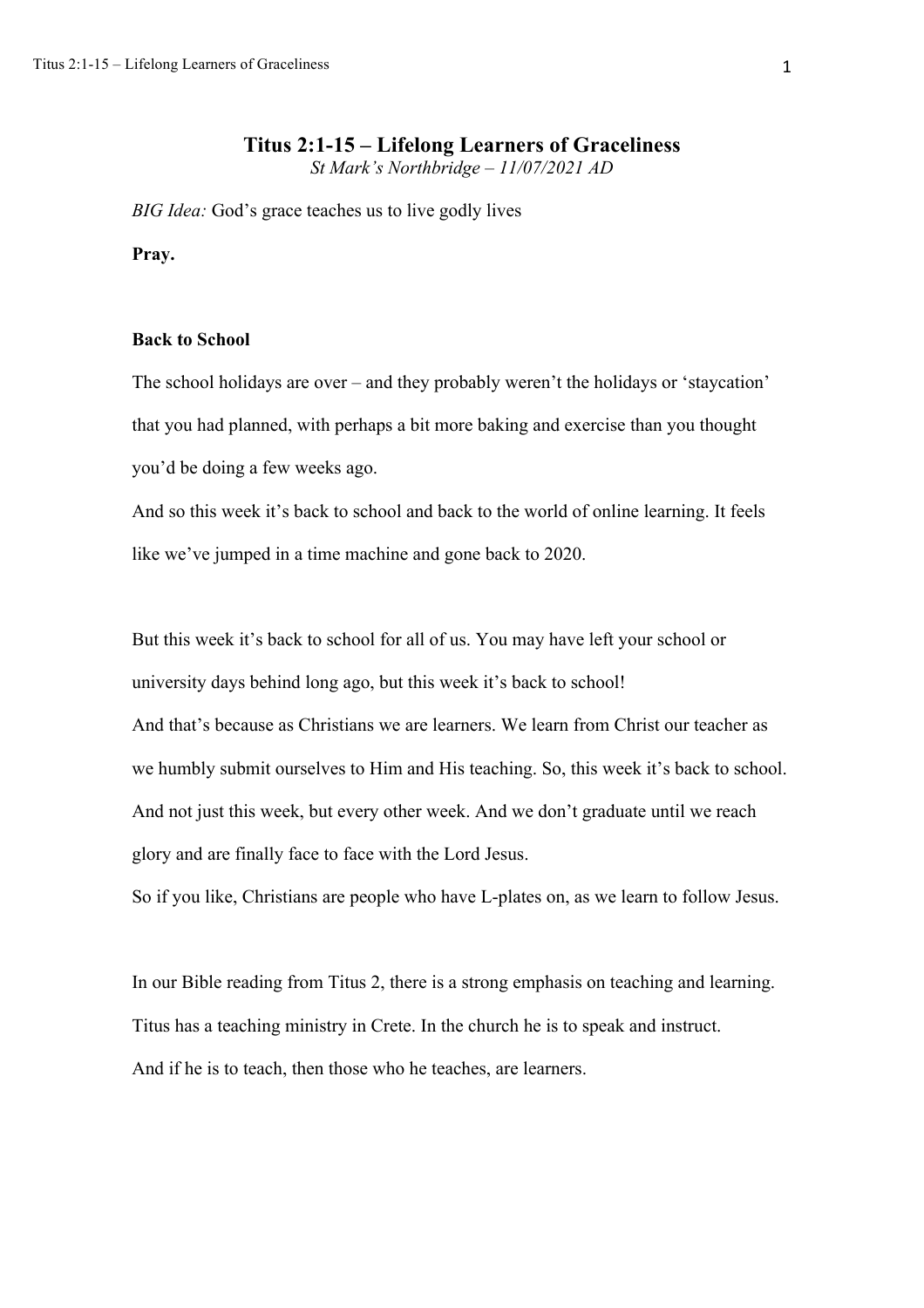And that's what Titus chapter 2 emphasises – that Christians are to learn the sound teaching which leads to sound living. We learn how to live in a healthy way from the healthy teaching we receive.

And this sound teaching is on view at the start of this chapter.

## **The Sound Teaching of Grace (v1, 11-14)**

In verse 1 Paul tells Titus:

# *1 You, however, must teach what is appropriate to sound doctrine.*

In a context where false teaching and deception is leading people astray, Titus is to speak and instruct according to sound doctrine.<sup>1</sup> Instead of rejecting the truth, he is to teach the truth.

For the church and for Christians to be healthy, they need sound and healthy teaching. So theology and doctrine isn't dry but immensely practical and vital for all people to live godly lives.

So what is this sound doctrine that Titus is to teach? Well down in verse 11 we see that it's the teaching about God's grace. And these verses here are the heart of this chapter and the centrepiece of this letter – good verses to memorise! If there's nothing you remember from this passage and sermon today then remember these verses: they tell you how you become a Christian and how to live as a Christian.

 $1$  Teaching the sound doctrine in the context of Titus 1: there is error and falsehood abounding. And so Titus needs to teach the truth. In Titus 1: the elders who oversee the church in Crete needed to be men who "*<sup>9</sup> …hold firmly to the trustworthy message as it has been taught, so that he can encourage others by sound doctrine and refute those who oppose it."*.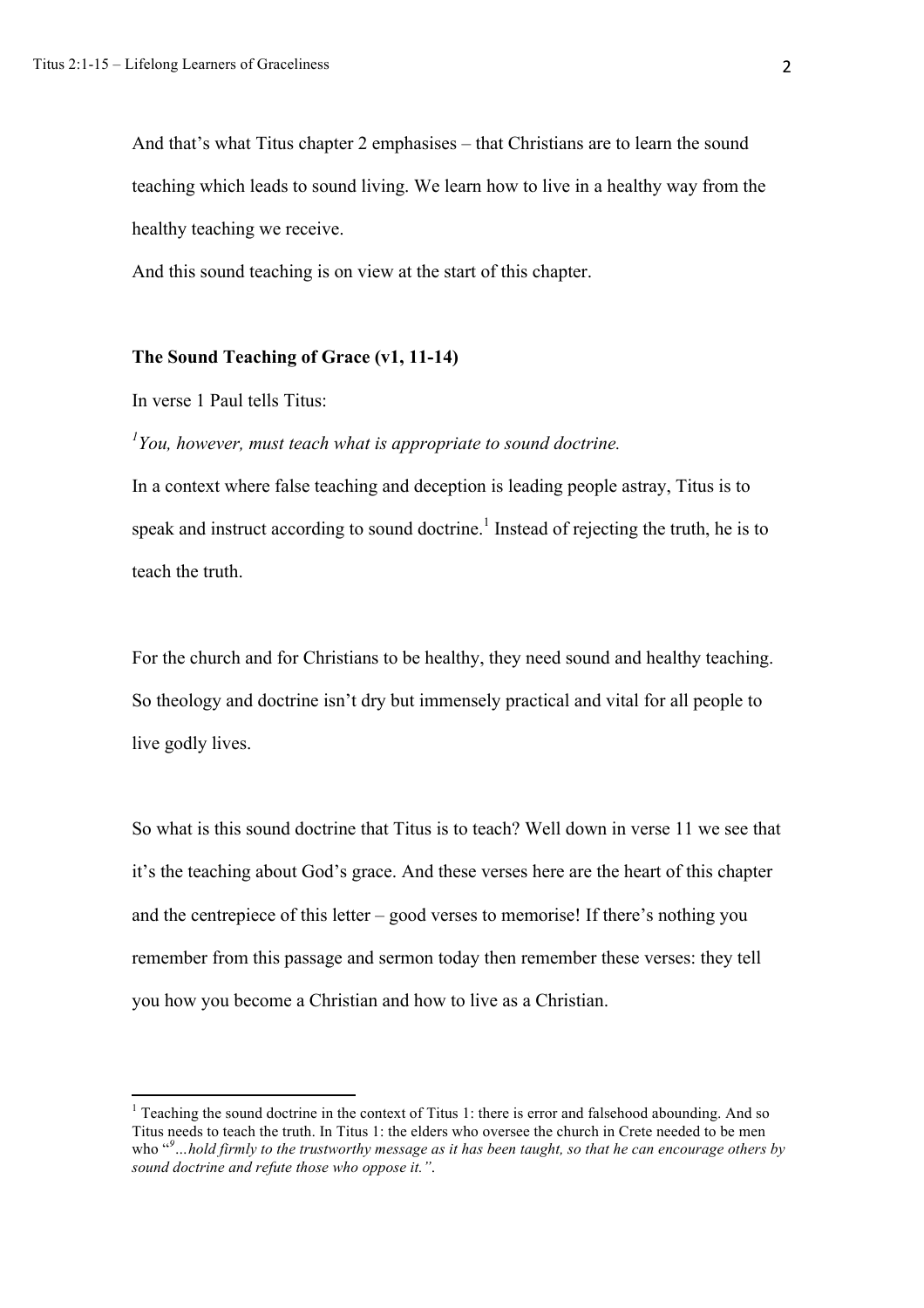This sound teaching that we see in verse 11 is about God's grace – his undeserved goodness and kindness which he shows to a world full of people who live in darkness and rebellion: people like you and me. And God's gift of love is His work in saving us from death and judgment. And as we see in verse 11 it's for all people.

#### - **Past, Present, Future**

And the working of God's grace which offers salvation to all is seen in time and history: past, present and future.

In the Past: God's grace has appeared in time and history – in the person of our Lord Jesus Christ. God's grace is not hidden or secretive, but public. And this grace has appeared so that all people can be saved: Jews and Gentiles, men and women, children and adults, the rich and the poor, those who went to public schools and those who went to private schools. God's grace has appeared, offering salvation to all. That happened in the past.

And in the Present: In the here and now, in verse 12 God's grace *12…teaches us to say "No" to ungodliness and worldly passions, and to live self-controlled, upright and godly lives in this present age,*

God's grace teaches us a new way to live right now. When we learn the way of grace it means we no longer live for ourselves but instead we live for God. We see our past and how terrible it is to live in our sin and we see that God has saved us from that. Which means we can say "No" to ungodliness. We live godly lives now in response to being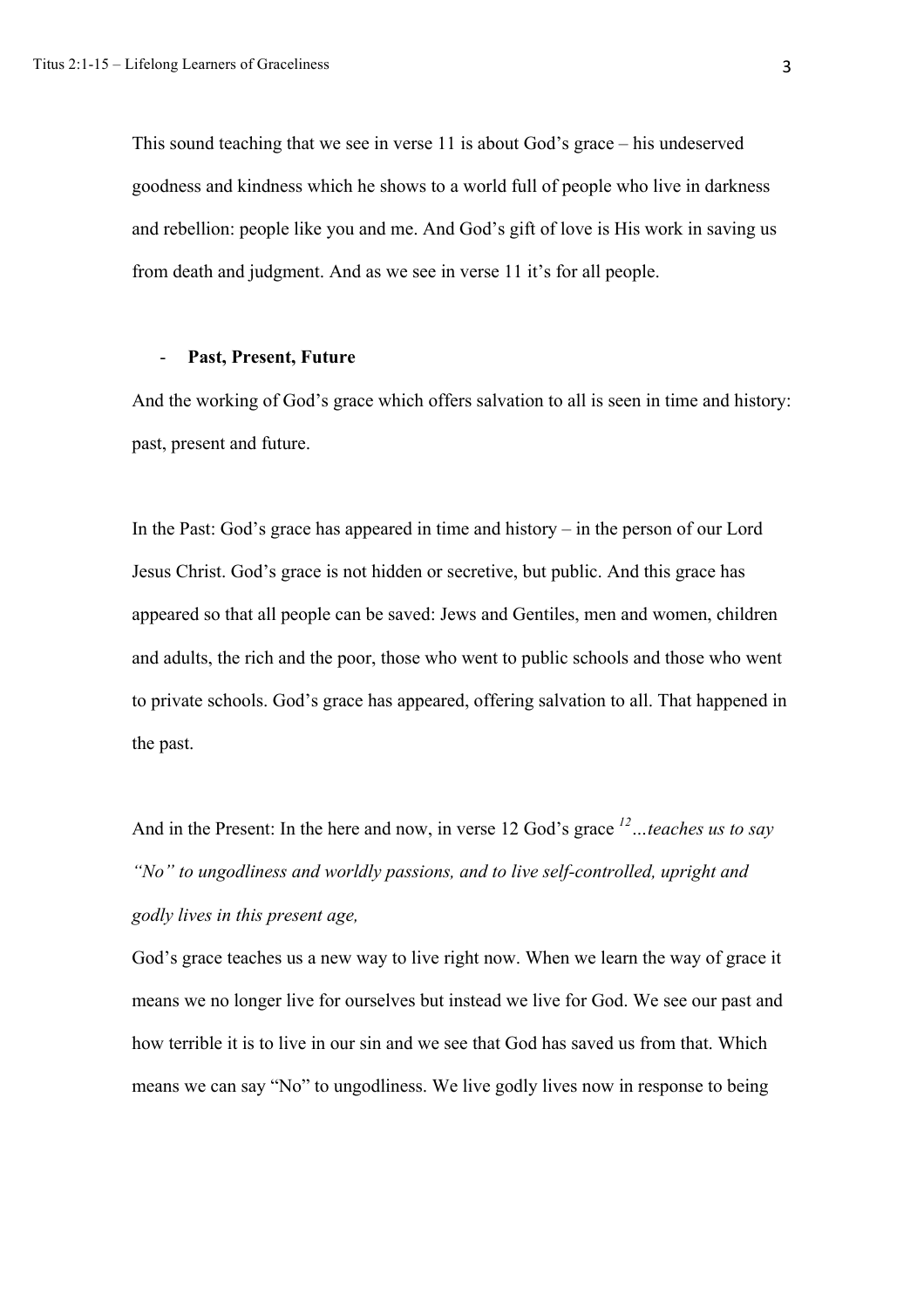saved by the Lord Jesus. $^2$  So godliness is really, 'graceliness' – an outworking of God's grace.

And while we live godly lives in the present, it is done in anticipation of the future. In verse 13 God's grace teaches us to live godly lives: *13while we wait for the blessed hope—the appearing of the glory of our great God and Saviour, Jesus Christ.*

The appearing or, rather, re-appearing of Jesus Christ our Saviour is the end goal and the destination where we are heading as Christians. It's our sure and certain hope as we wait patiently for that day.<sup>3</sup>

So God's grace is seen in the past, and shapes how we live in the present, while we wait for the future hope.<sup>4</sup>

## - **It's All About You Jesus**

And as you can see God's grace is firmly centred on Jesus. It's all about Him. He is God's grace who has appeared. It's Jesus who offers salvation for all people by redeeming us from all wickedness through his death on the cross. And do you see there in verse 13 that Jesus is described as being both our God and Saviour. So He is more than a teacher or a guru. He is not merely the One sent by God into the world but God himself. Heaven coming to earth. It truly is amazing grace!

<sup>&</sup>lt;sup>2</sup> This is a constant theme throughout this letter: that knowing the truth leads to godliness. Godliness and godly living comes from knowing the truth of God's grace.<br><sup>3</sup> The praver of the saints: '*Marana tha'* ("Come Lord") – 1 Cor. 16:22

<sup>&</sup>lt;sup>4</sup> It's what the New Testament often sums up in: Faith, Love and Hope. Faith in the Lord Jesus and what He has done in saving us. Our godly lives in the present age marked by Love. And living with the eternal Hope we have in the Lord and the coming of Jesus. God's grace seen in the past, present, and future.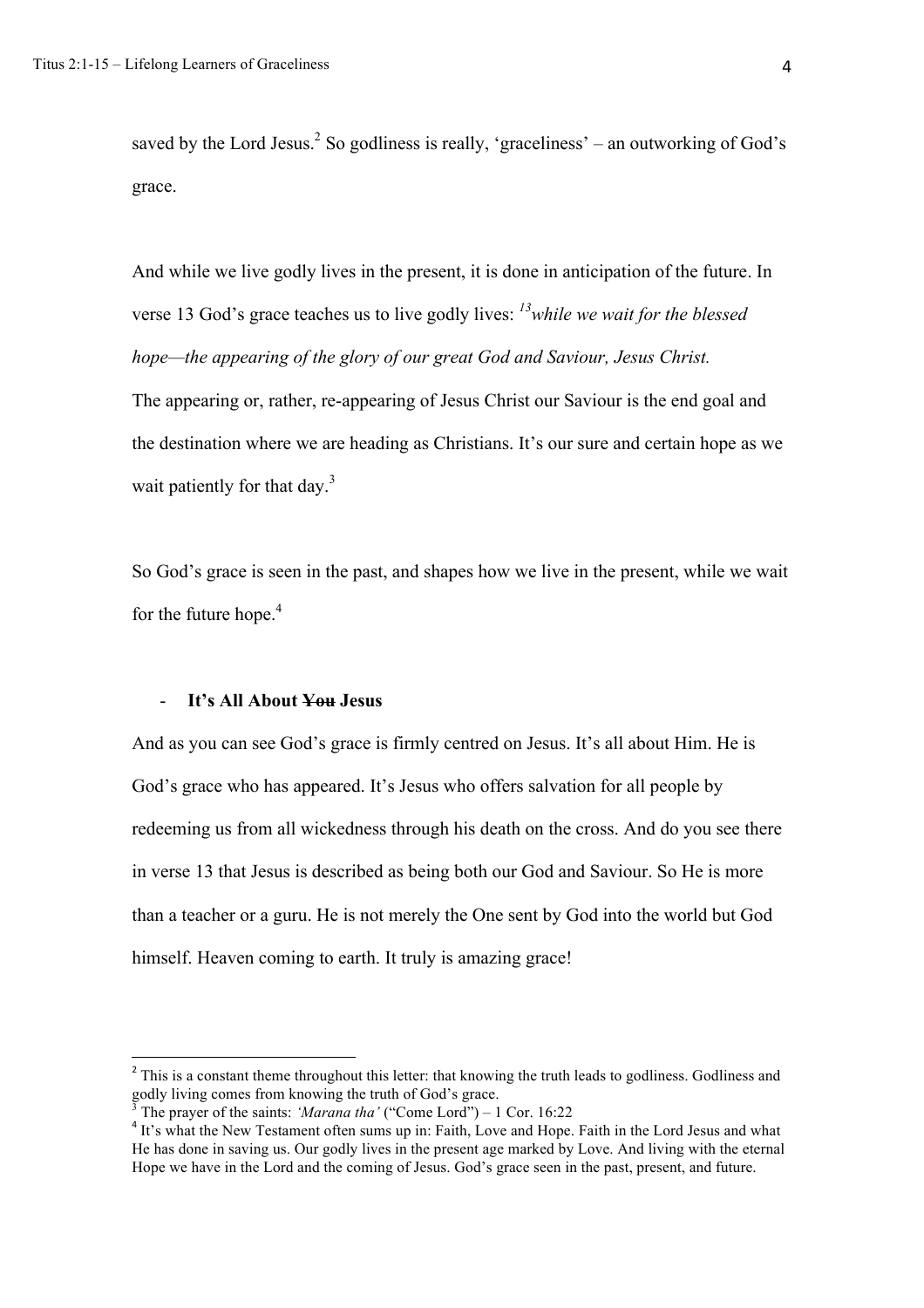And even after we have been saved, it's still about Jesus because we belong to Him. His blood has paid the price for our redemption and so we are now His. Those words in verse 14 that Jesus has "*purified for himself a people that are his very own"* is a reminder of our identity as the church: that we belong to Jesus. He is our Lord and master and so everything that we do is for Him. Our eagerness to "do what is good" is not for ourselves. It's all done for Jesus. And it's all possible because of Jesus. From beginning to end, Jesus saves us for Himself. It's all about Him, and not about us.

And this is a good reminder of our faith as Christians. Our faith is based on God's grace to us. We don't bring anything to the table – not even our good works. The nature of God's grace is that we don't do anything to earn it.

And so I want to ask those of you tuning in today: do you know this grace? Have you accepted God's free gift of being forgiven through Jesus?

So the sound teaching that we are to learn as Christians is the gospel of God's grace in our Lord Jesus Christ. These are first principles and the foundations for Christians down through the centuries. And this is what Titus is to teach, and this grace is what teaches us to live godly lives.

## **Learning the Godly Life of Grace (v2-10)**

So what does this godly life look like? What does it look like to "*say "No" to ungodliness and live a godly life…"*?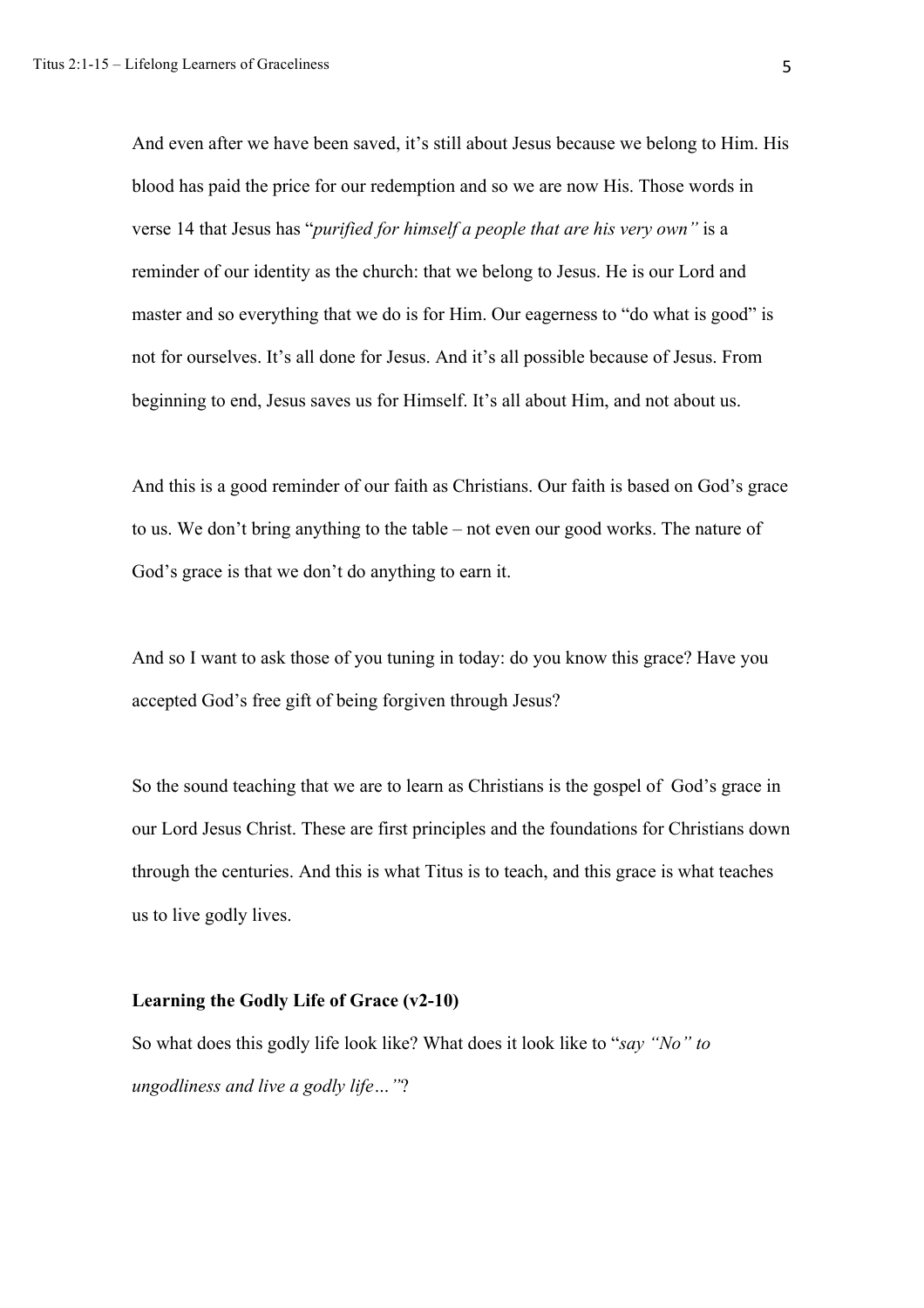Well in verses 2 to 10 Titus is given some specific instructions for those in the church. And these verses are a bank full of detailed godly living. And I want to briefly reflect briefly on a few key themes in these verses:

#### - **For All in the Church**

And the first is that this teaching about godly living is for all in the church. God's grace has appeared with salvation to all people, and so the godly life of grace is for all in the church.

Paul gives instructions for what Titus is to teach to different people in the church. And what you see over these verses that godly living is for everyone. Different groups of people are mentioned but no one is left out. There's something for everyone in these verses! Older men, older women, young women, young men, slaves (or those who work under someone else's authority). And of course, this will impact children too since they are part of families. Everyone is included in these instructions because living a godly life is for everyone who calls on Jesus as their Lord and Saviour.

Sometimes you might hear or think that the Bible isn't relevant. That we live in a different age and that the Bible was addressing different people. And so it's not relevant for us today.

But that's a bit too simplistic. Because for a start it's the word of the living God and so it will always be relevant to us, no matter what circumstance you find yourself in! But when we get to specific passages like this one, we see that we actually have a lot in common with who it's addressing. We too are God's church made up of younger and older men and women. And don't we see this whenever we meet together. That as a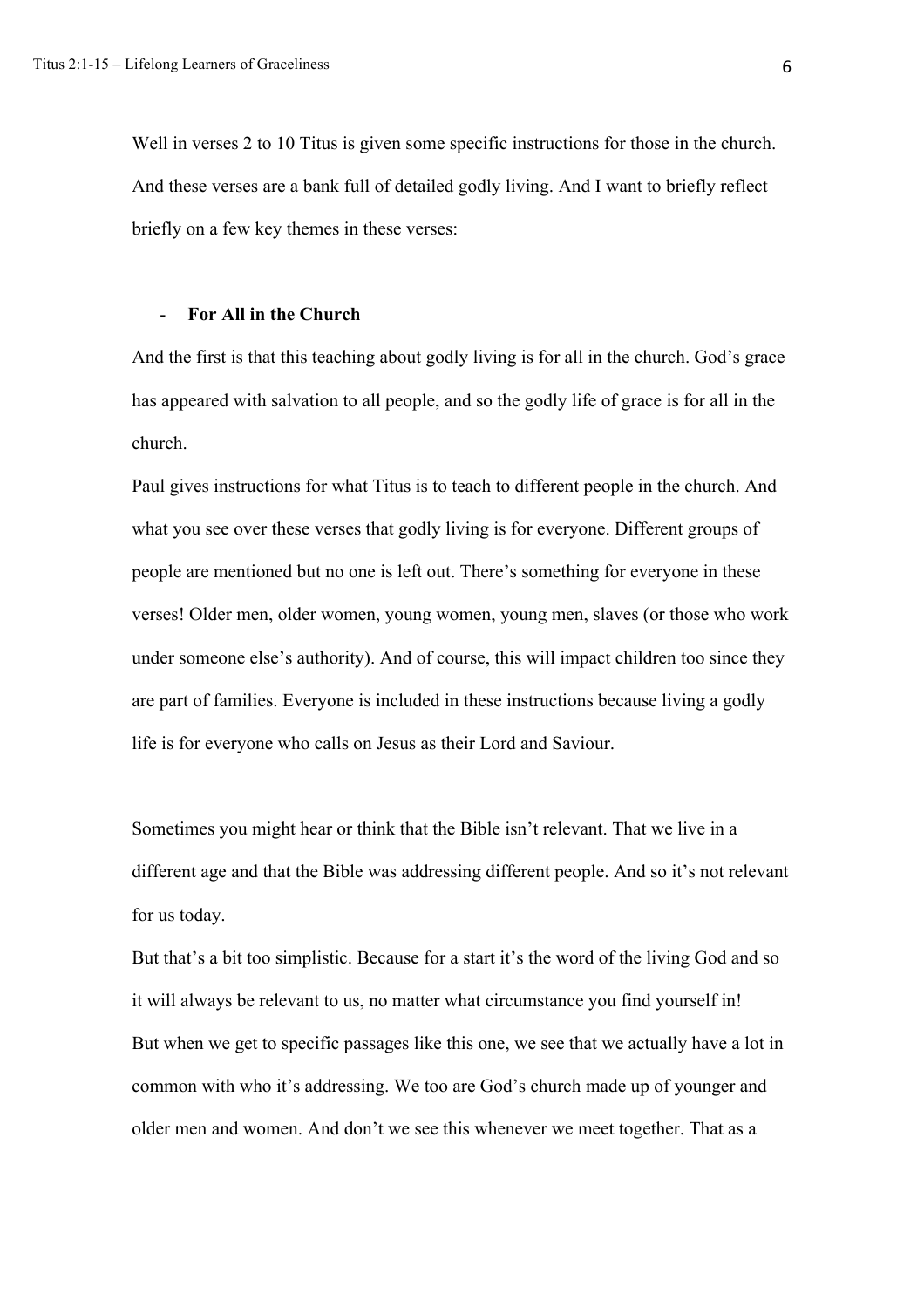church family there are many different people: men and women, those who are older and those who are younger. And we are all learners who are taught to do what is good by God's grace.

So this passage is especially relevant for us as it addresses specific groups of people in the church. It shows us that godliness is for all in the church.

## - **Self-Control**

We also see in these verses the theme of self-control. It's a common thread that runs through these instructions and expectations for godliness:

- In verse 2 the older men are to be "temperate" and "self-controlled".
- In verse 3 The older women are not to be "...slanderers or addicted to much wine" – that's self-control in your speech and consumption of alcohol.
- And the young women and young men are instructed to be "self-controlled".
- And then of course in verse 12 we saw that God's grace *teaches us to live selfcontrolled,…lives.*

So self-control is a really important part of godly liivng for all Christians.

But it's worth asking why this emphasis on self-control?

And I think the answer lies in the context of this present age. At college one of the jokes and punchlines we have amongst us students is that the answer to most questions is: "context" – how do I know what this verse means? Context. What's the significance of this word? Context. How do I handle this pastoral situation? Context.

But seriously, I think context is why Titus is to teach self-control.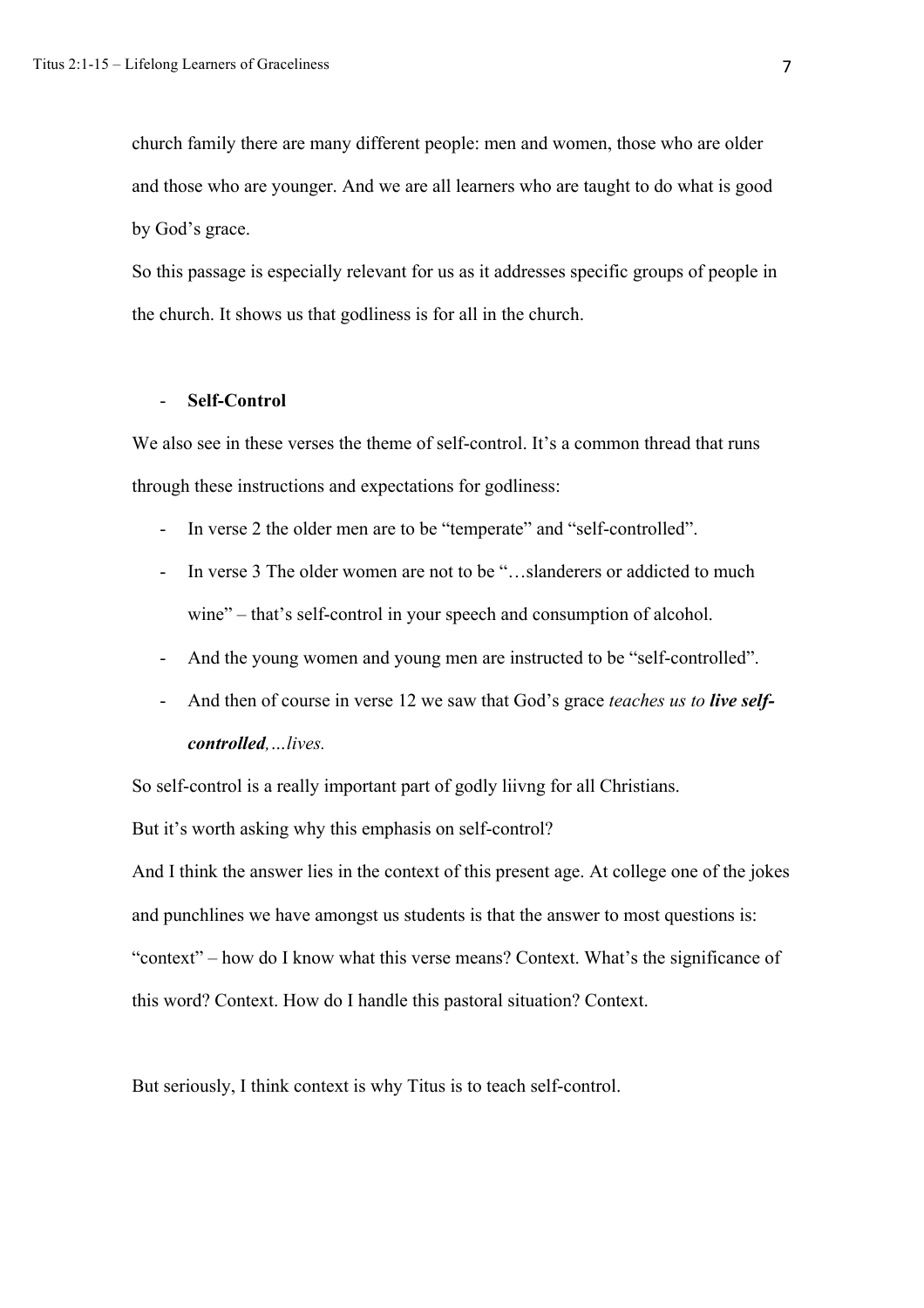Self-control is important for godliness because we live in the present age. God's grace has appeared and we are redeemed by our Lord Jesus, but we still live in this present age. We are living in a world that is still tainted by sin. And we are still inhabiting bodies which are corrupted by sin. Even though we have been cleansed by the blood of Jesus, we all still have evil thoughts and desires.<sup>5</sup> So we are engaged in a daily battle. And so we need God-empowered self-control.

And self-control also matters when you consider the specific context that Christians are living in. As Paul writes to Titus, he's writing to him in Crete, a city and culture that is proud of its ungodliness. We saw this last week in chapter 1 where Paul wrote that: *<sup>12</sup> One of Crete's own prophets has said: "Cretans are always liars, evil brutes, lazy gluttons."*

Titus was in a context where the church in Crete would need to exercise self-control. They were in a city that was defined by ungodliness and overindulging in sensual pleasures. <sup>6</sup> A culture that would have had many voices saying: "Be true to yourself", and "You do you". "Do whatever makes you feel good".

And that doesn't sound too different to Sydney and Australia if we're honest.

So that's why self-control matters. We need to have God's grace grip our desires, our thoughts, and our actions. To show us the goodness of God and teach us to deny ourselves and follow Jesus. To exercise self-control.

 $5$  It's a sign that we are not there yet. We have not reached perfection and glory

<sup>&</sup>lt;sup>6</sup> Misusing and overindulging in God's good gifts.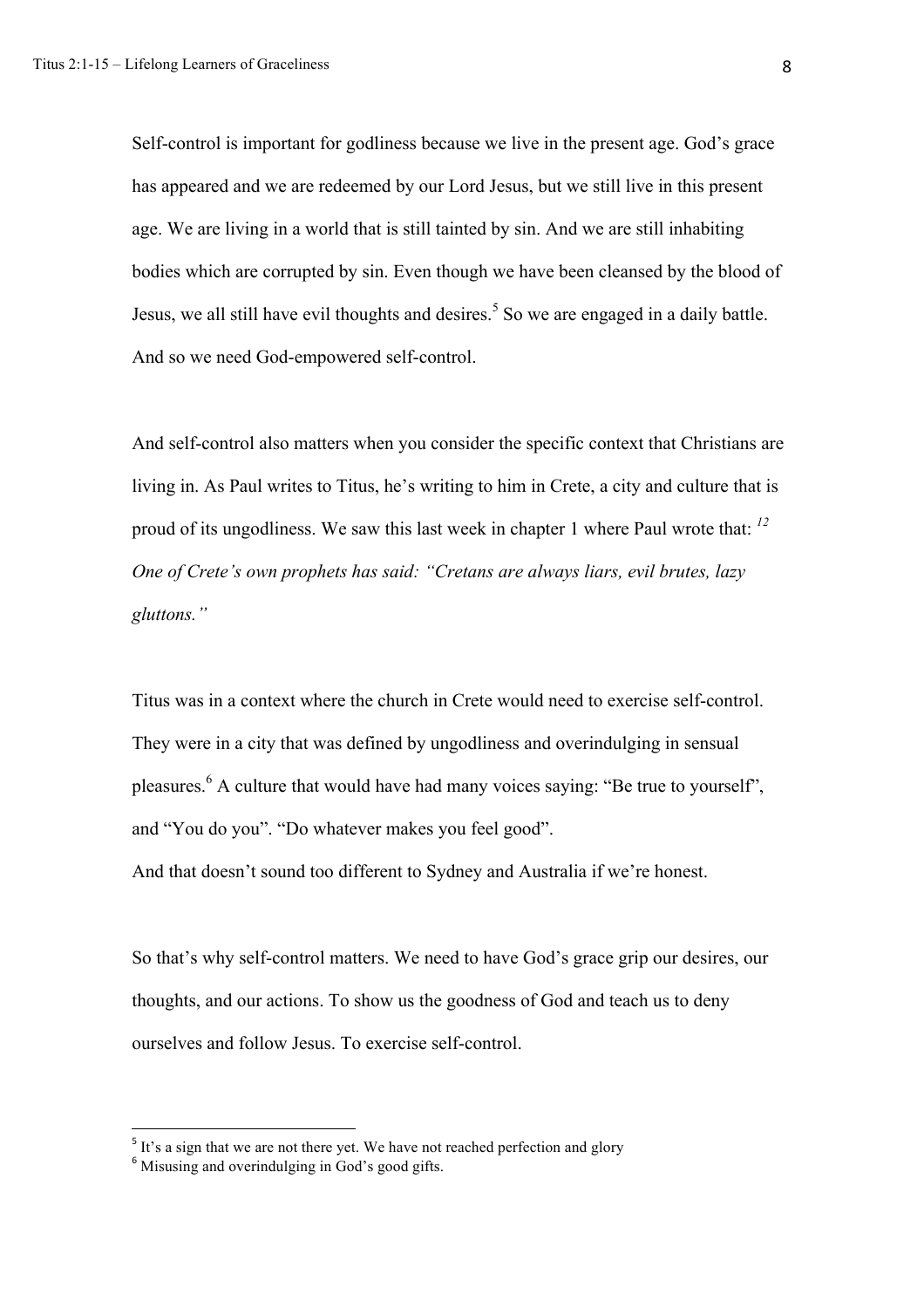And this is especially the case for young men and women. It's interesting that in verse 6 self-control is the only thing that is instructed to the young men. While younger men and women may have an abundance of strength and vitality, we also lack the wisdom and discernment that comes with age. So for younger men and women self-control is a key part of being godly and living according to sound teaching. And it's only by the power of God's Spirit of grace in us that teaches us to: *say "No" to ungodliness and worldly passions, and to live self-controlled, upright and godly lives.*

## - **Consistency and Integrity**

Verses 2 to 10 also show us the importance of consistency and integrity: that the sound and godly teaching which we receive is to align with sound and godly behaviour. Consistency and integrity matter, especially as outsiders look on. And we see this throughout our passage:

- In verse 5, the young women are encouraged to be godly*…so that no one will malign the word of God.*
- In verse 8, Titus is to conduct himself with integrity in his teaching …*so that those who oppose* him *may be ashamed because they have nothing bad to say…".*
- And then in verse 10 slaves are to be godly towards their masters …*so that in every way they will make the teaching about God our Saviour attractive.*

So one of the key reasons for godly living is because others are watching. Those outside the church are watching the way Christians live.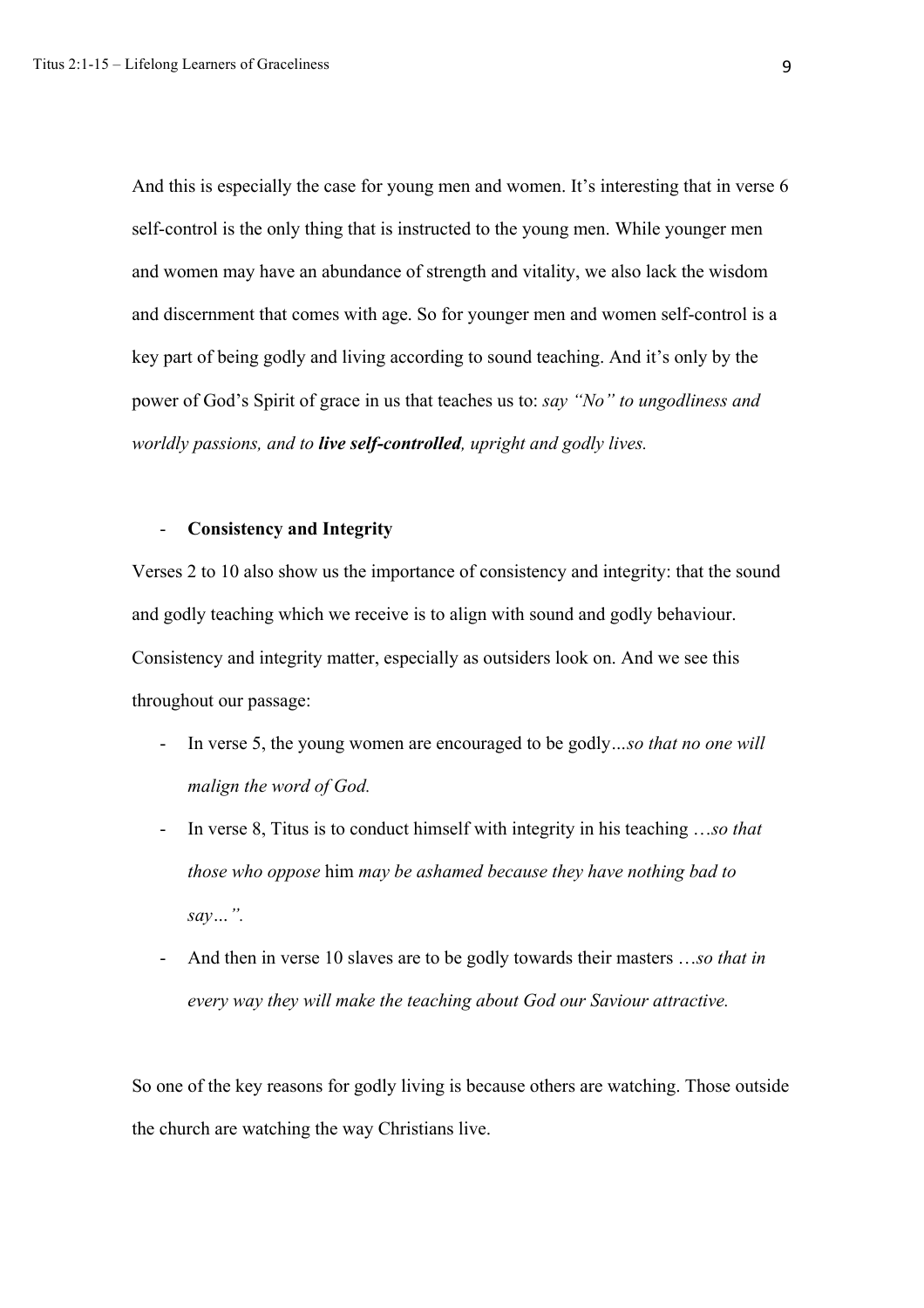Mahatma Gandhi, a clear outsider once said about Christianity: "I like your Christ, but not your Christianity". He said this when he saw the hypocrisy of Christians who were behaving in an un Christlike manner. And I'm sure we all know of people who find the hypocrisy of Christians hard to stomach.

Our godliness matters because we don't want God's word to be maligned or tainted by our actions. We saw this last week when thinking about the importance of godly conduct in Christian leaders and the immense damage that can and has been done when there's a disconnect between sound teaching and sound living. But this is also true for all Christians. Our actions are an adornment to the gospel of grace. They go together. It's graceliness.

## **Teaching that Encourages and Rebukes (v15)**

As we finish up, we see at the end in verse 15 that Paul once again reminds Titus of his ministry to teach according to sound doctrine. And that this teaching will be both encouraging and rebuking.<sup>7</sup>

So in these last few minutes I want to finish with some particular areas where this passage might both encourage and rebuke us.

#### Responsibility of Older Men and Women

 $^7$  As we learn from the word of God, it both encourages us to persevere in living godly lives, and it also rebukes us and calls us to repentance and correction.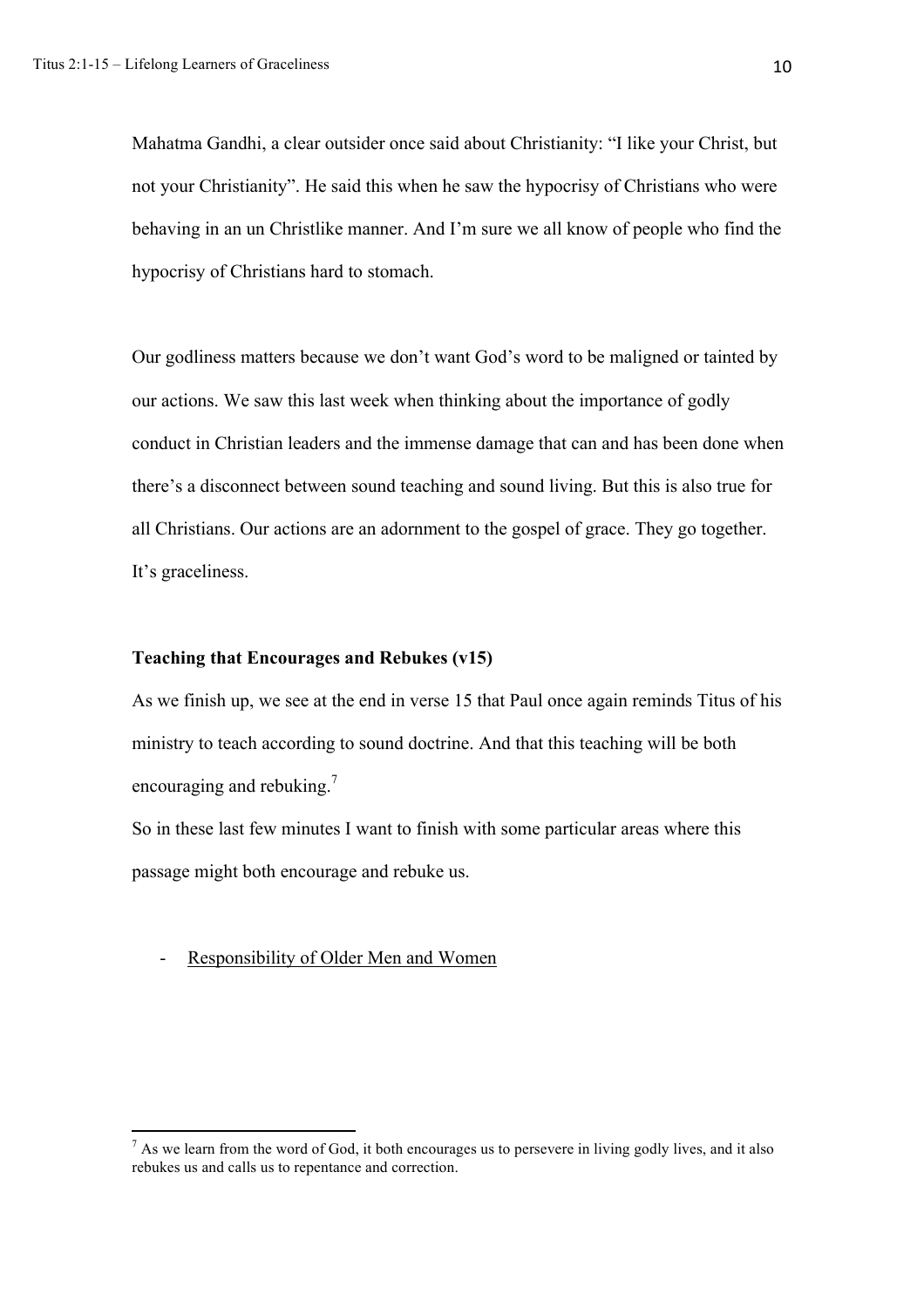And the first of these areas relates to those who are older in the church. In Titus 2 we see that there is an expectation and responsibility on those who are older to teach and model godly living.

For the older men in verse 2 they are to be: <sup>2</sup>...temperate, worthy of respect, self*controlled, and sound in faith, in love and in endurance.*

There is an expectation here that older men will be looked up to. They are the ones who are to be sound in faith, love, and endurance. They are the leaders and role models in the church.<sup>8</sup>

And older women too. In verse 3 they are to: *to teach what is good.* And in verse 4 to *teach the younger women.*

So in the church older men and women have a responsibility to teach and model the grace that leads to godliness. And what this means is that the teaching and learning that happens in our church is much more than the 25 minutes on a Sunday when someone preaches. Amongst Christians, teaching and learning is done in different contexts by different people, especially those who are older.

So for those who are older, do you see the responsibility of teaching and modelling godliness? And who are you teaching and modelling the Christian life to? For those of us who are younger, who are we looking up to and learning from as godly

examples?

 $8$  This is linked to Titus 1 where the elders/overseers in the church are to be men. They have been given the responsibility to be leaders.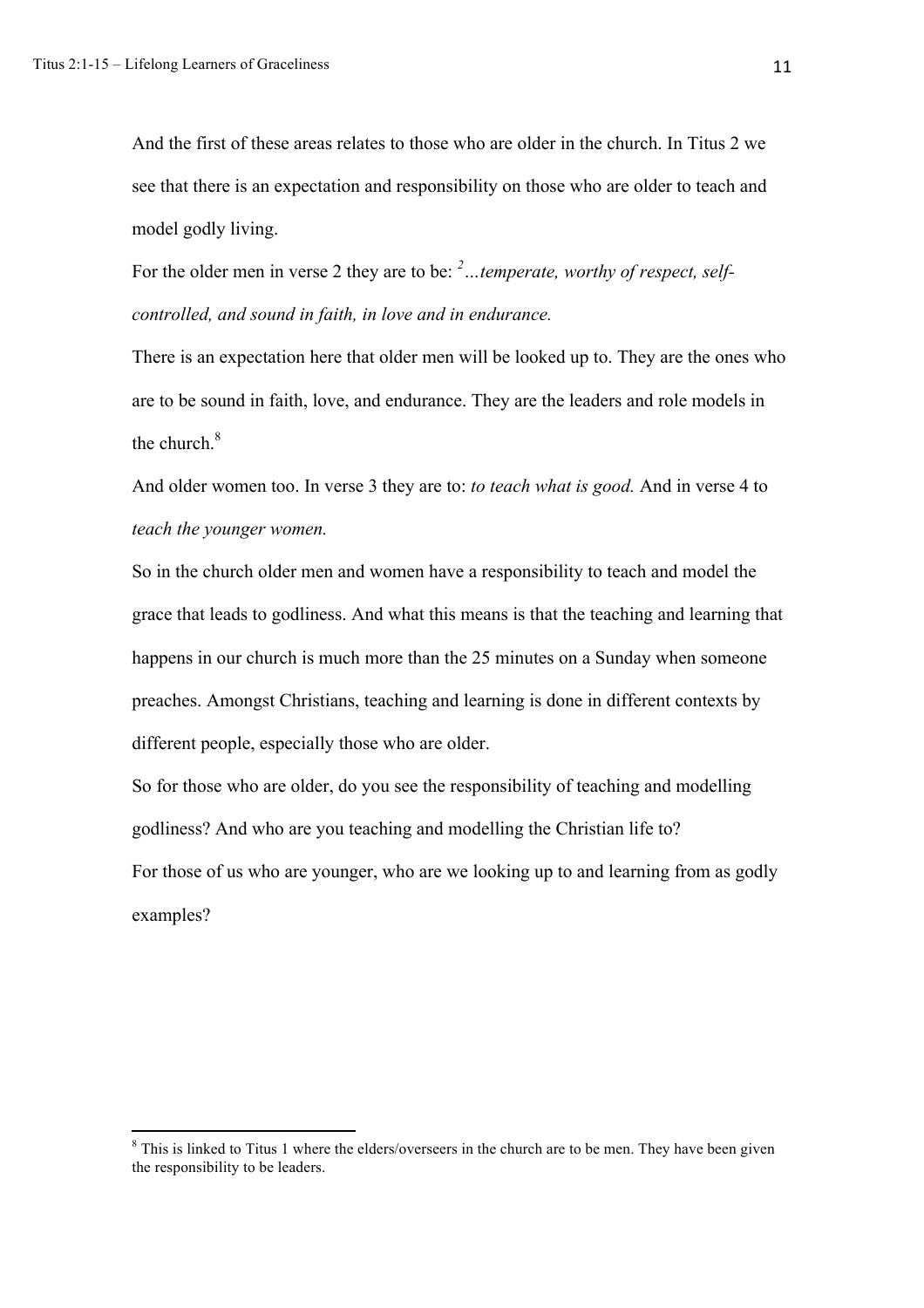I think St Mark's is extraordinarily blessed to be a church full of Titus 2 men and women. The kids and youth and younger members of our church have many older men and women that teach and model godliness to them.

And personally as a younger man, I am thankful to learn from the many godly older men at St Mark's who've been following Jesus longer than I have been alive. So this passage certainly challenges us to keep being a church full of Titus 2 men and women, and a church that raises the next generation of Titus 2 men and women.

So there is a clear responsibility and expectation on those who are older to be modelling and teaching the grace that leads to godliness.

#### The Home as a context for godliness.

Another area that this passage challenges us is in relation to the home. It reminds us that the home and the household is an important place where godliness is to be displayed. And we see this in the section specifically addressing younger women. In verse 4 Paul says that the older women "…*can urge the younger women to love their husbands and children"*

Now it needs to be said, that Paul is not commanding that all young women must get married and have children. But he's pointing out that if they do get married, then the family and the home – the household – will be a place where godliness is to be displayed.

And in verse 5 there are some specific ways in which this will be seen: being *selfcontrolled and pure, busy at home, being kind, and be subject to their husbands,*  all of this *so that no one will malign the word of God.*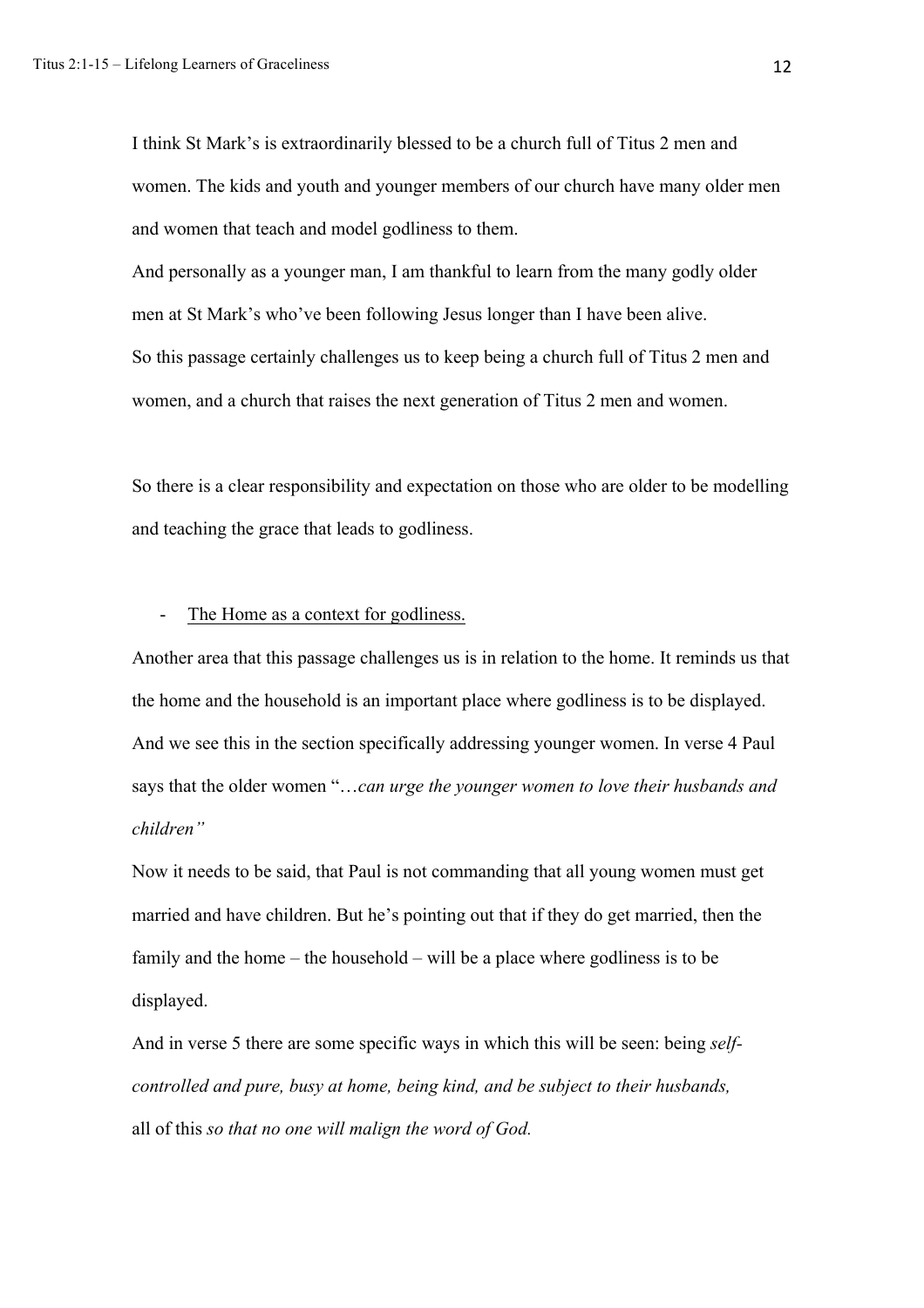It's again underscoring the importance of the home. The household and family is a vital context for godliness. And while here it specifically addresses women, we know that godliness around the home is for all members of the family: men and women, both young and old. I think this is a very timely reminder for us since lately we have all been spending more time around the home and it looks like we'll be doing so for the next little while. The home is a place to be exercising godliness.

Now before we move on, it's important to note what it does and does not mean in verse 5 for young women to be "*subject to their husbands"* or to "submit to their husbands". When the Bible teaches that women are to submit to their husbands, it means the voluntary and willing acceptance of the leadership and responsibility that a husband has. It is not teaching subjugation of women and giving license for husbands to do whatever they want to their wives. Rather it is the call for a husband to sacrificially lay down his life for his wife, as Christ has done for the church.

Unfortunately, the home is not always a safe place. So I want to be absolutely clear that Titus 2 and the Bible's teaching on submission is not teaching that a woman, or a man for that matter, has to remain in an unsafe household. Submitting to your husband does not mean that a wife has to put up with abuse. So if you are in an unsafe situation, then you are not compelled to stay. And I urge you to seek help.

And if a husband is using their strength to abuse their wife, then they are definitely not imitating Christ, and nor are they exercising self-control!